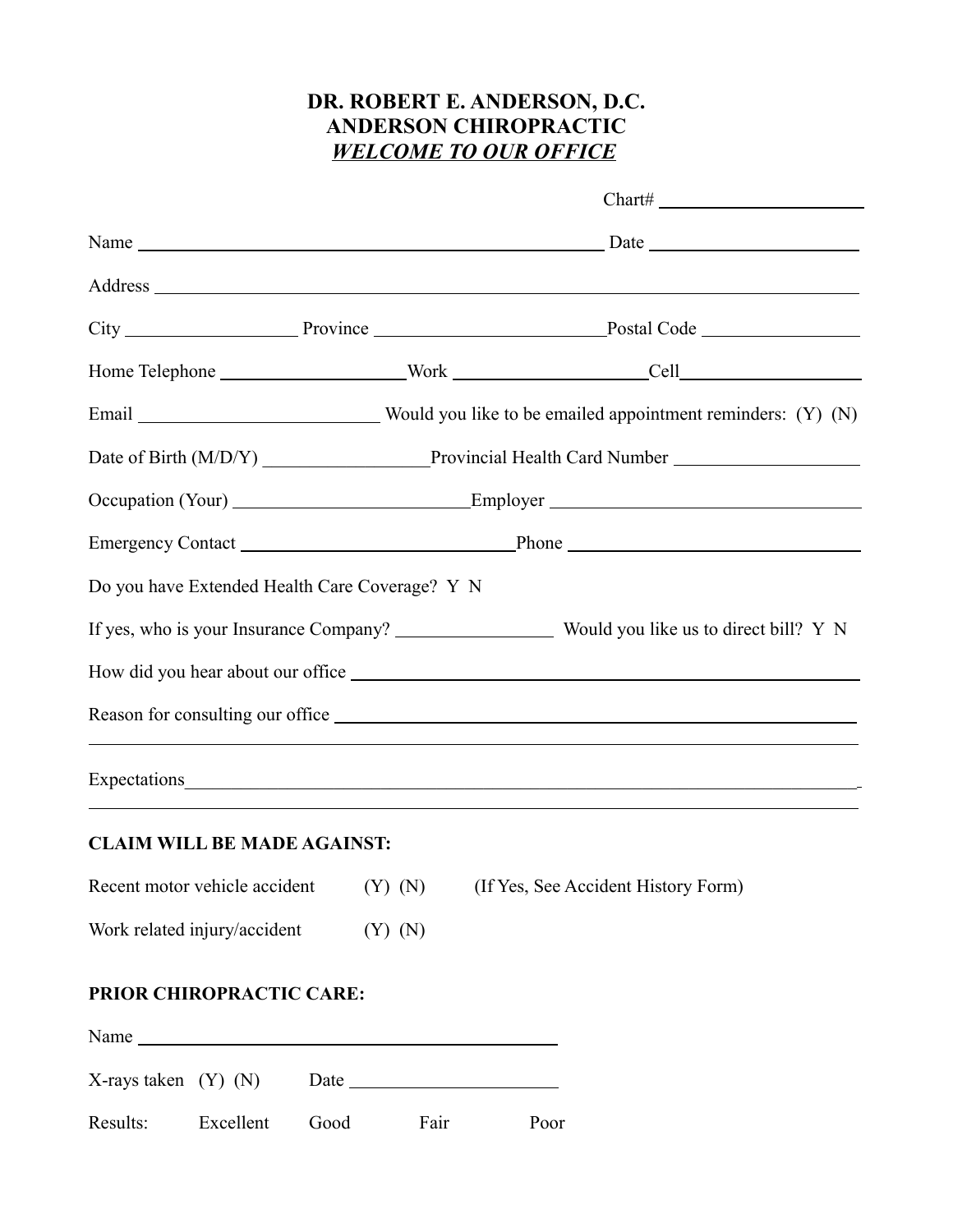### **MEDICAL DOCTOR:**

Name

Date of Last Appointment

Date of Last Physical

Draw in your face Show area(s) of pain or unusual feeling

Mark the areas on this body where you feel the described sensations. Use the appropriate symbols. Mark areas of radiation. Include all affected areas.

| Numbness       | .         |
|----------------|-----------|
| Pins & Needles | 00000     |
| Burning        | X X X X X |
| Aching         | * * * * * |
| Stabbing       | /////     |



#### **Have you ever had any of the following?**

| $\Box$ aneurysm                             | $\Box$ osteoporosis | $\Box$ diabetes         | $\Box$ arthritis | $\Box$ allergies |
|---------------------------------------------|---------------------|-------------------------|------------------|------------------|
| $\Box$ respiratory conditions               |                     | $\Box$ epilepsy         | $\Box$ cancer    | $\Box$ strokes   |
| $\Box$ heart conditions $\Box$ hepatitis    |                     | $\Box$ "nerves"         | $\Box$ fatigue   | $\Box$ polio     |
| $\Box$ sleeping difficulty $\Box$ pneumonia |                     | $\Box$ pleurisy         | $\Box$ asthma    | $\Box$ V.D.      |
| $\Box$ psoriasis                            | $\sqcap$ HIV        | $\Box$ sinus conditions |                  |                  |

## **Please check the following childhood conditions you may have had:**

| $\Box$ measles        | $\Box$ mumps         | $\Box$ chicken pox     | $\Box$ whooping cough |
|-----------------------|----------------------|------------------------|-----------------------|
| $\Box$ scarlet fever  | $\Box$ diphtheria    | $\Box$ rheumatic fever | $\Box$ typhoid fever  |
| $\Box$ ear infections | $\Box$ tubes in ears | $\Box$ chronic illness |                       |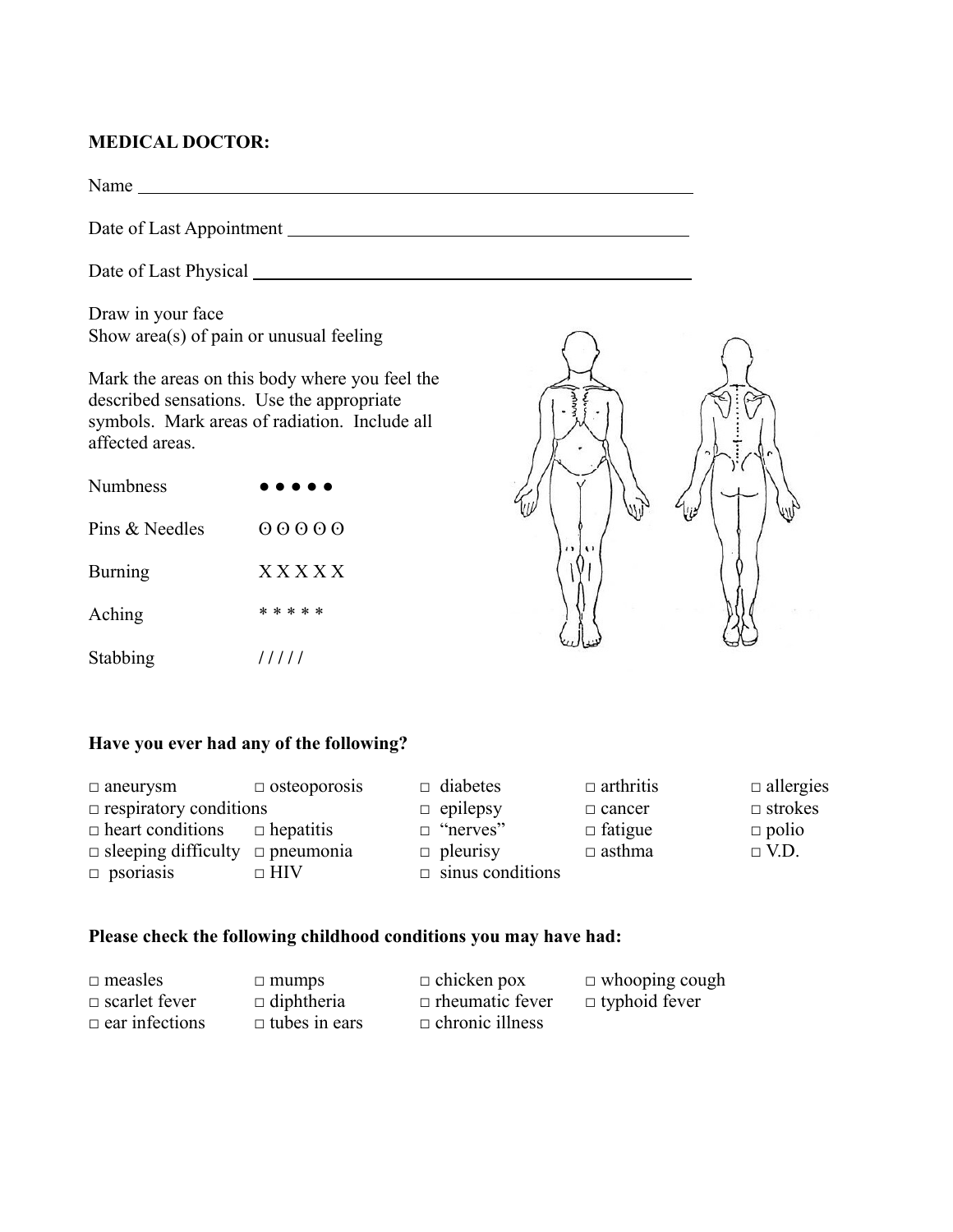**Please use the following letters to describe any of the following symptoms which you now have or have had previously.**

|                           | $C = Constant$ | $F = F$ requent             | $O = Occasional$         |
|---------------------------|----------------|-----------------------------|--------------------------|
| NEUROLOGICAL              |                | <b>PAIN OR NUMBNESS IN:</b> | <b>GASTRO INTESTINAL</b> |
| allergy                   |                | shoulders                   | excessive hunger         |
| chills                    |                | arms                        | burping or gas           |
| convulsions               |                | hands                       | liver trouble            |
| dizziness                 |                | hips                        | colitis                  |
| fainting                  |                | legs                        | colon trouble            |
| fevers                    |                | knees                       | constipation             |
| headaches                 |                | ankles                      | diarrhea                 |
| loss of sleep             |                | feet                        | difficult digestion      |
| nervousness               |                | painful tail bone           | distention of abdomen    |
| depression                |                | sciatica                    | stomach pain             |
| neuralgia                 |                | swollen joints              | gall bladder trouble     |
| numbness                  |                |                             | hemorrhoids              |
| sweats                    |                | <b>CARDIO-VASCULAR</b>      | intestinal worms         |
| loss of weight            |                | rapid heart beat            | jaundice                 |
| tremors                   |                | slow heart beat             | poor appetite            |
|                           |                | swelling of ankles          | nausea                   |
| <b>EYES, EARS</b>         |                | hardening of arteries       | vomiting                 |
| <b>NOSE &amp; THROAT</b>  |                | high blood pressure         | vomit blood              |
| colds                     |                | pain over heart             |                          |
| crossed eyes              |                | poor circulation            | <b>SKIN</b>              |
| deafness                  |                |                             | boils                    |
| dental decay              |                | <b>RESPIRATORY</b>          | bruise easily            |
| asthma                    |                | chest pain                  | dryness                  |
| ear aches                 |                | chronic cough               | hives or allergy         |
| ear discharges            |                | difficulty breathing        | itching                  |
| ear noises                |                | spitting blood              | skin rash                |
|                           |                | throat phlegm               | varicose veins           |
| <b>MUSCLE &amp; JOINT</b> |                | wheezing                    |                          |
| arthritis                 |                |                             | <b>FOR WOMAN ONLY</b>    |
| bursitis                  |                | <b>GENITO-URINARY</b>       | cramps                   |
| foot trouble              |                | bed wetting                 | heavy flow               |
| hernia                    |                | blood in urine              | light flow               |
| low back pain             |                | frequent urination          | irregular cycle          |
| neck pain                 |                | loss control urine          | painful cycle            |
| neck stiffness            |                | kidney infection            | discharge                |
| pain between shoulders    |                | painful urination           | sore breasts             |
|                           |                | prostate trouble            |                          |
|                           |                | pus in urine                | Menopausal $(Y)$ $(N)$   |
|                           |                | smell of urine              | Last menstruation date:  |

Pregnant (Y) (N) Due date: